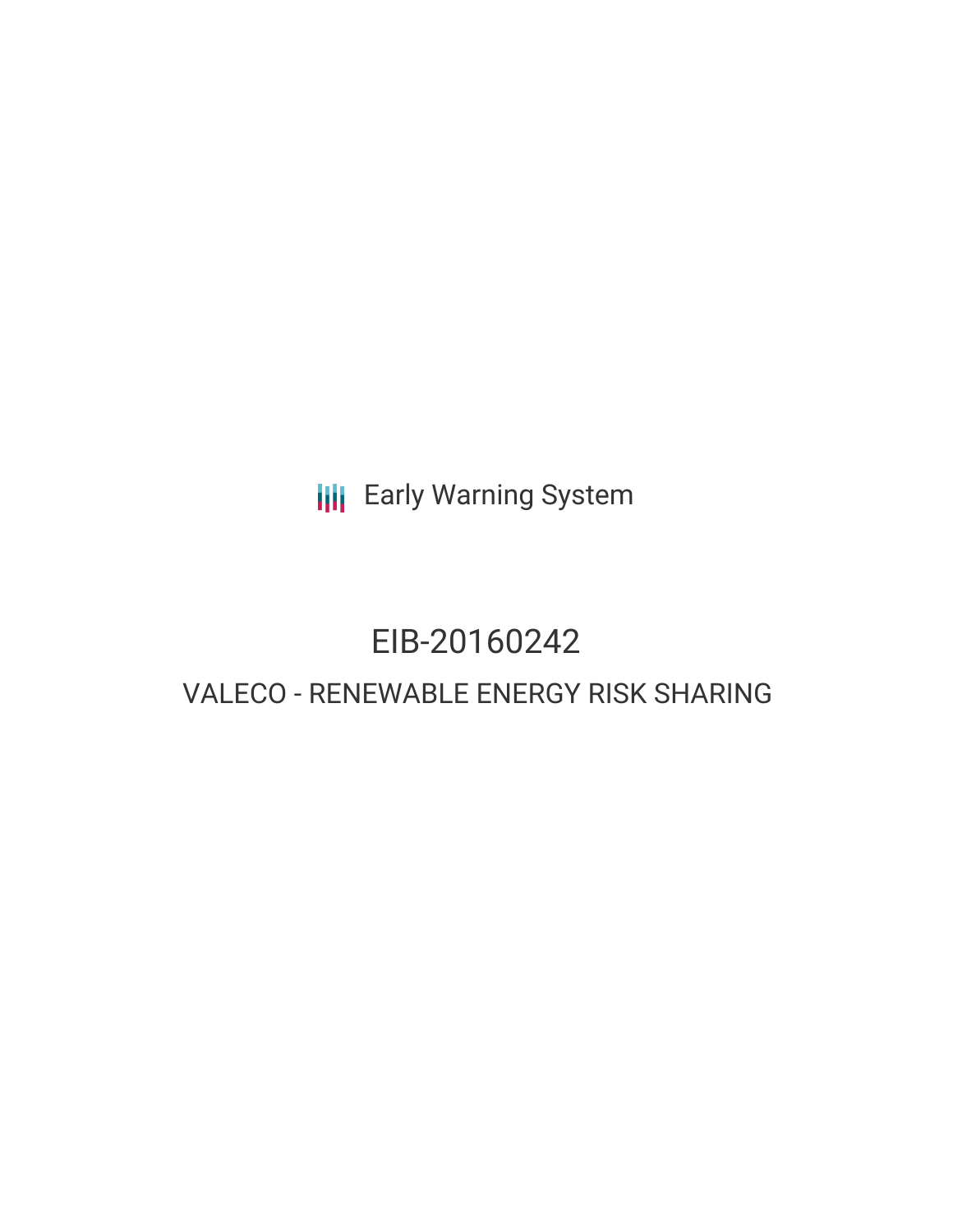

# **Quick Facts**

| <b>Countries</b>               | France                                                               |
|--------------------------------|----------------------------------------------------------------------|
| <b>Specific Location</b>       | Aveyron, Tarn, Aude, Aisne, Pyrénées Orientales, Var, Hérault, Somme |
| <b>Financial Institutions</b>  | European Investment Bank (EIB)                                       |
| <b>Status</b>                  | Approved                                                             |
| <b>Bank Risk Rating</b>        |                                                                      |
| <b>Voting Date</b>             | 2017-02-01                                                           |
| <b>Borrower</b>                | <b>VALECO</b>                                                        |
| <b>Sectors</b>                 | Construction, Energy                                                 |
| <b>Investment Type(s)</b>      | Loan                                                                 |
| <b>Investment Amount (USD)</b> | $$236.61$ million                                                    |
| <b>Project Cost (USD)</b>      | \$315.13 million                                                     |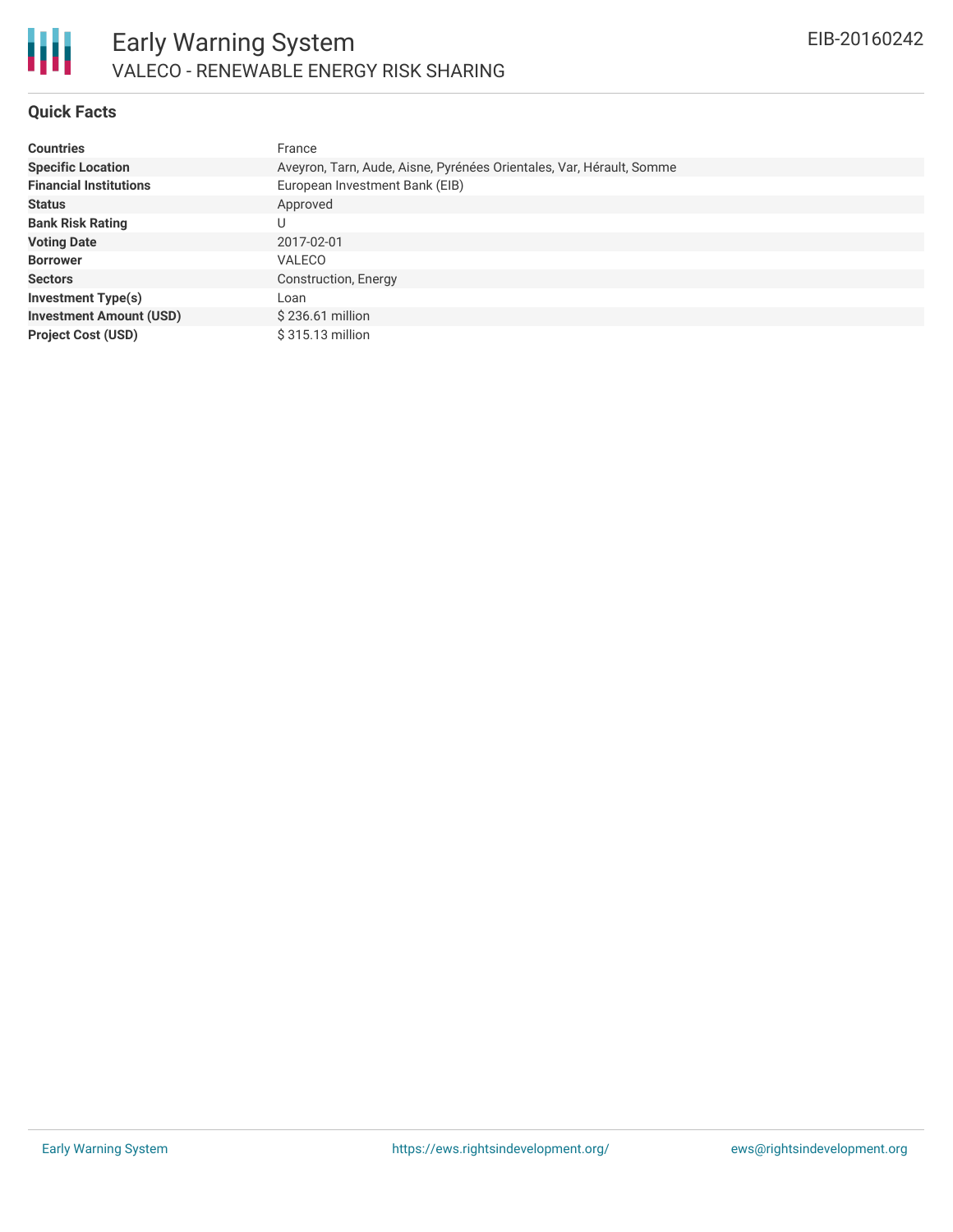



# **Project Description**

This project finances the construction and operation of a portfolio of 8 wind farms and 2 solar photovoltaic power plants in France, totaling 181MW. These wind farms and power plants are small or medium-sized, with capacities ranging from 10MW to 38MW.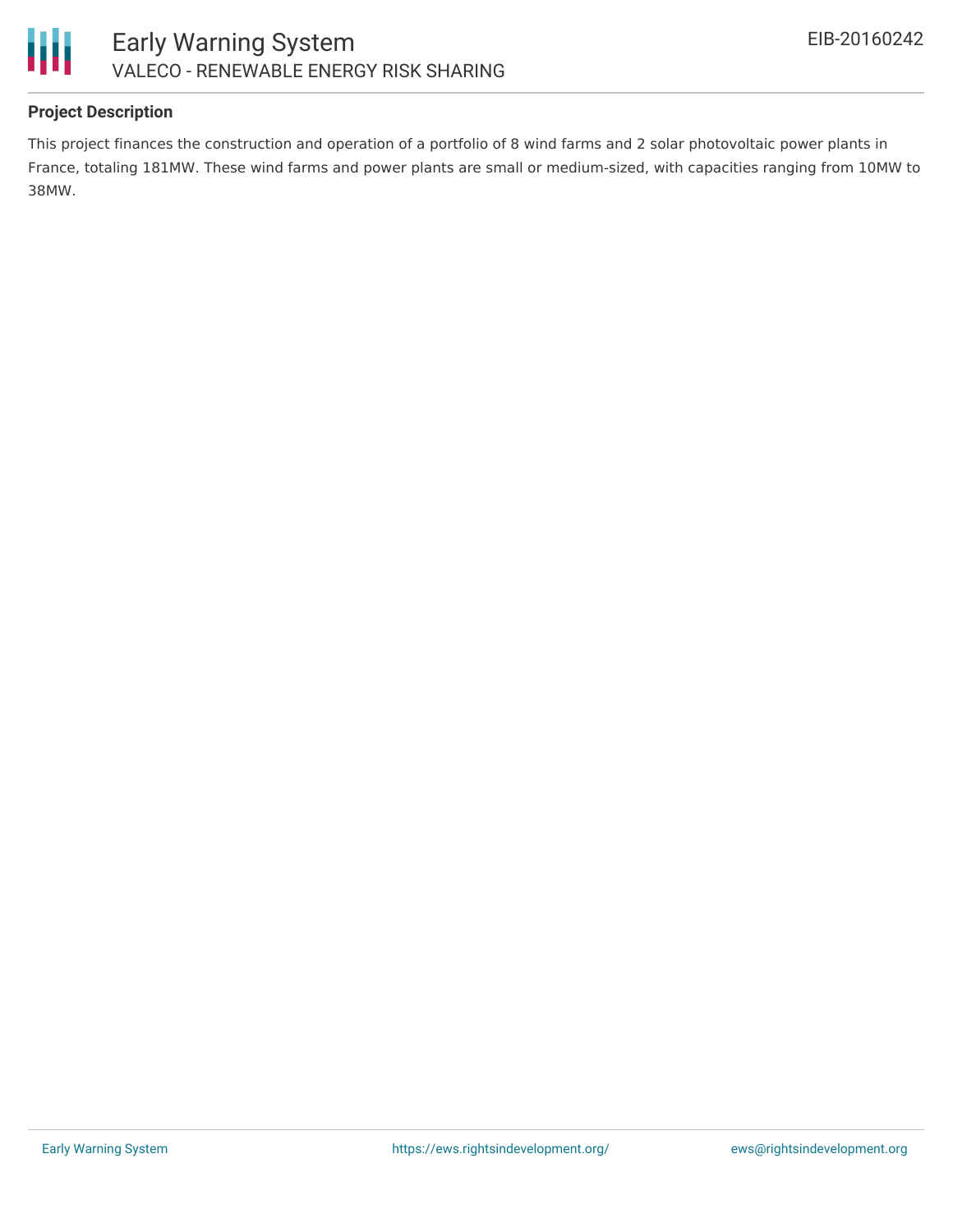

# **Investment Description**

European Investment Bank (EIB)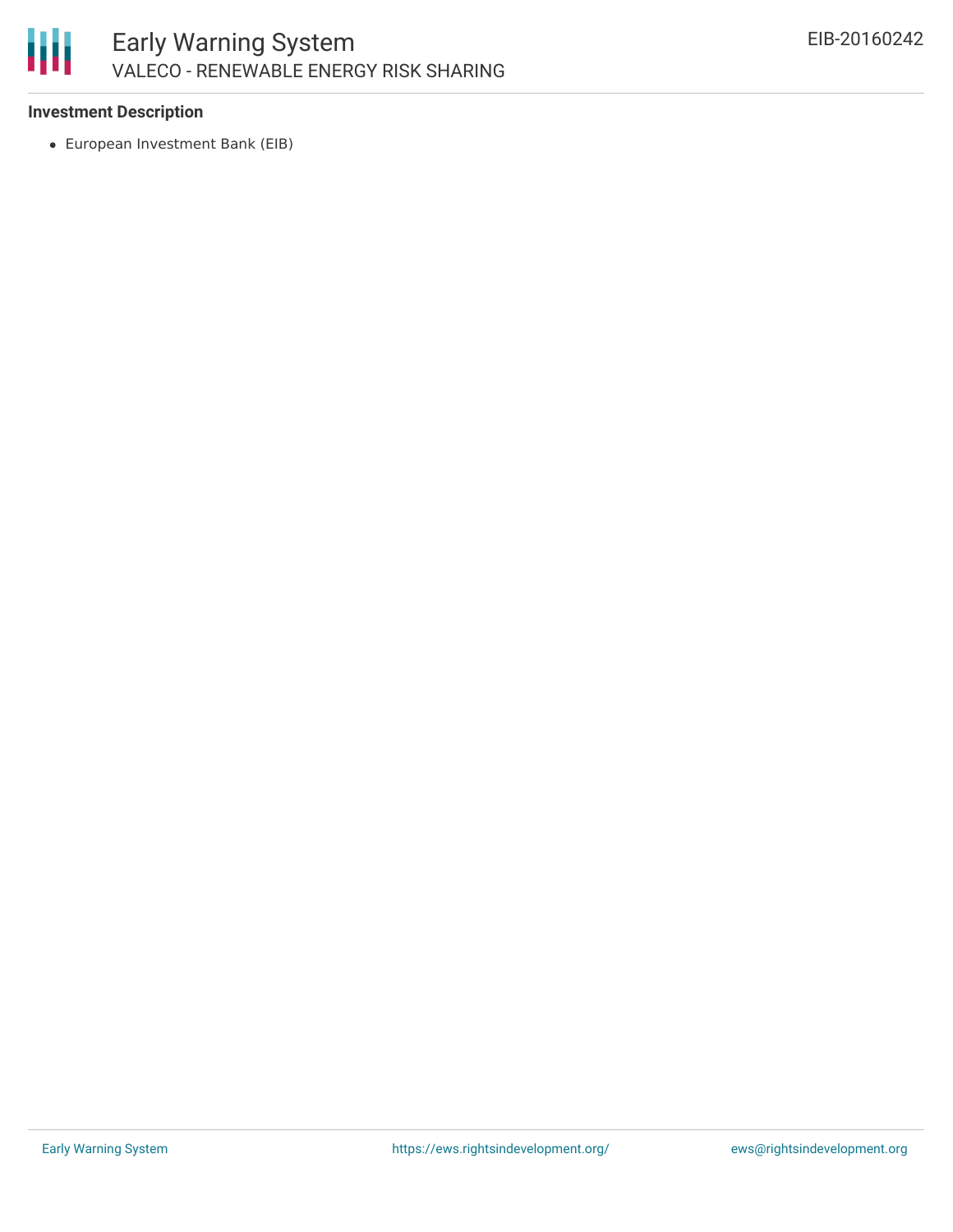#### **Contact Information**

\*No contacts available at the time of disclosure\*

#### ACCOUNTABILITY MECHANISM OF EIB

The EIB Complaints Mechanism is designed to facilitate and handle complaints against the EIB by individuals, organizations or corporations affected by EIB activities. When exercising the right to lodge a complaint against the EIB, any member of the public has access to a two-tier procedure, one internal – the Complaints Mechanism Office - and one external – the European Ombudsman. A complaint can be lodged via a written communication addressed to the Secretary General of the EIB, via email to the dedicated email address complaints@eib.org, by completing the online complaint form available at the following address: http://www.eib.org/complaints/form, via fax or delivered directly to the EIB Complaints Mechanism Division, any EIB local representation office or any EIB staff. For further details, check:

http://www.eib.org/attachments/strategies/complaints\_mechanism\_policy\_en.pdf

When dissatisfied with a complaint to the EIB Complaints Mechanism, citizens can then turn towards the European Ombudsman. A memorandum of Understanding has been signed between the EIB and the European Ombudsman establishes that citizens (even outside of the EU if the Ombudsman finds their complaint justified) can turn towards the Ombudsman on issues related to 'maladministration' by the EIB. Note that before going to the Ombudsman, an attempt must be made to resolve the case by contacting the EIB. In addition, the complaint must be made within two years of the date when the facts on which your complaint is based became known to you. You can write to the Ombudsman in any of the languages of the European Union. Additional details, including filing requirements and complaint forms, are available at: http://www.ombudsman.europa.eu/atyourservice/interactiveguide.faces